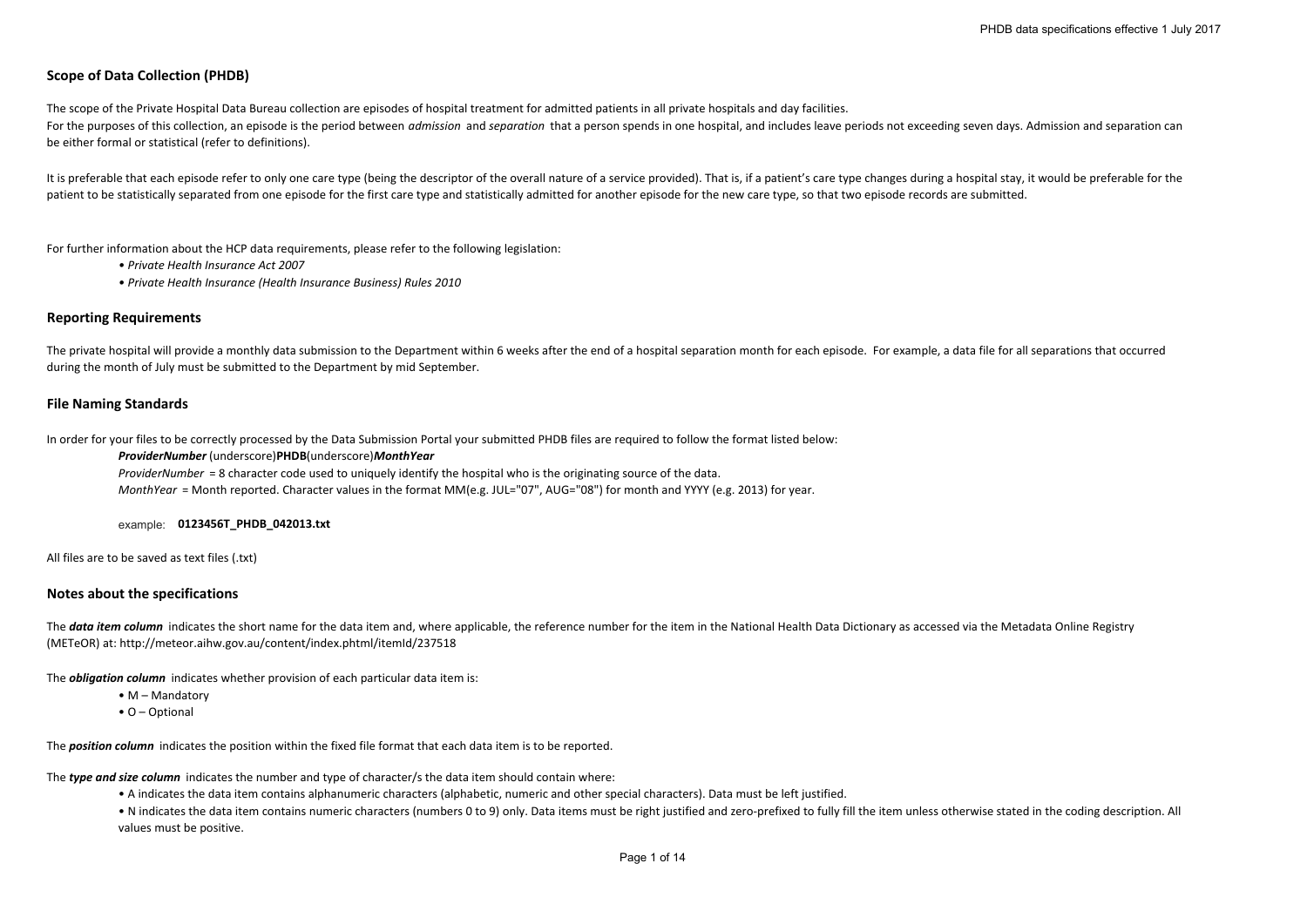The *format column* indicates the format of the characters of the data item:

• *DDMMYYYY* indicates the data item contains date information where DD represents the day, MM represents the month and YYYY represents the century and year. For example, 5 July 2006 would be entered 05072006

• hhmm indicates the data item contains time information based on a 24‐hour clock, where hh represents the hour and mm represents the minutes. For example 2.35pm would be entered 1435.

- *• blank fill* , in relation to <sup>a</sup> data item, means that the data item is filled with blank spaces.
- *• zero fill,* in relation to <sup>a</sup> data item, means the data item is filled with zeros.
- *• zero prefix* means that leading zeros are to be inserted if necessary to ensure that the number of characters in the entry matches the data item size specified for the item.

• *Charges* – supply in dollars and cents (omit decimal point) with leading zeros to fully fill item. All values must be ≥ 0 (i.e. negative charges not permitted). An entry of 000000000 means that no benefit/charge was recorded. Zeros are valid when this item cannot be separately identified but was reported under another charge item.

The *repetition column* indicates the number of times the data item is repeated within the data file.

The coding description column provides the definition for the data item, valid values and any additional information to clarify what data should be reported and how. If a METeOR reference is indicated in the data item column, refer to the National Health Data Dictionary for definition and collection methods.

The *edit rules column* outlines the edit checks the Department will run the data through using the Check-It software. These are split into critical errors where data will be rejected and warnings where data will be identified.

The *error codes column* indicates the error code attributed to each of the edit checks.

# **Definitions/acronyms**

*ACHI* means the Australian Classification of Health Interventions.

*ADA* means the Australian Dental Association.

*CCU* means the coronary care unit of <sup>a</sup> hospital.

*DRG* means the Australian Refined Diagnosis Related Group.

*episode* means the period of admitted patient care between <sup>a</sup> formal or statistical **admission** and <sup>a</sup> formal or statistical **separation**, characterised by only one care type. *formal admission* , in relation to <sup>a</sup> person, means the administrative process used by <sup>a</sup> hospital to record the commencement of accommodation, care or treatment of the person.

*formal separation* , in relation to <sup>a</sup> person, means the administrative process used by <sup>a</sup> hospital to record the cessation of accommodation, care or treatment of the person.

*HDU* means the high dependency unit of <sup>a</sup> hospital.

*Hospital* means <sup>a</sup> facility for which there is in force <sup>a</sup> Ministerial declaration that the facility is hospital under subsection 121‐5(6) of the *Private Health Insurance Act 2007* . Hospital treatment is treatment (including the provision of goods and services) provided to a person with the intention to manage a disease, injury or condition, either at a hospital or with direct involvement of the hospital, by either a person who is authorised by a hospital to provide the treatment or under the management or control of such a person (subsection 121-5, Private Health Insurance Act 2007).

Exclusions to hospital treatment (eg treatment provided in an emergency department of <sup>a</sup> hospital) are specified in the Private Health Insurance (Health Insurance Business) Rules 2010, Part 3, Rule 8.

Hospital-in-the-home means the provision of care to hospital admitted patients in their place of residence as a substitute for hospital accommodation. Place of residence may be permanent or temporary (METeOR glossary item ID: 327308). Inclusions to hospital treatment (eg some Chronic Disease Management Programs not involving prevention) are specified in the Private Health Insurance (Health Insurance Business) Rules 2010, Part 3.

ICD-10-AM means 'The International Statistical Classification of Diseases and Related Health Problems, 10th revision, Australian Modification, published by the National Centre for Classification in Health (Australia). *Hospital‐in‐the‐home care days* means the total number of days between HiTH commencement date and HiTH completion date.

*ICU* means the intensive care unit of <sup>a</sup> hospital. *insurer* means a private health insurer. *MBS* means the Medicare Benefits Schedule, comprising: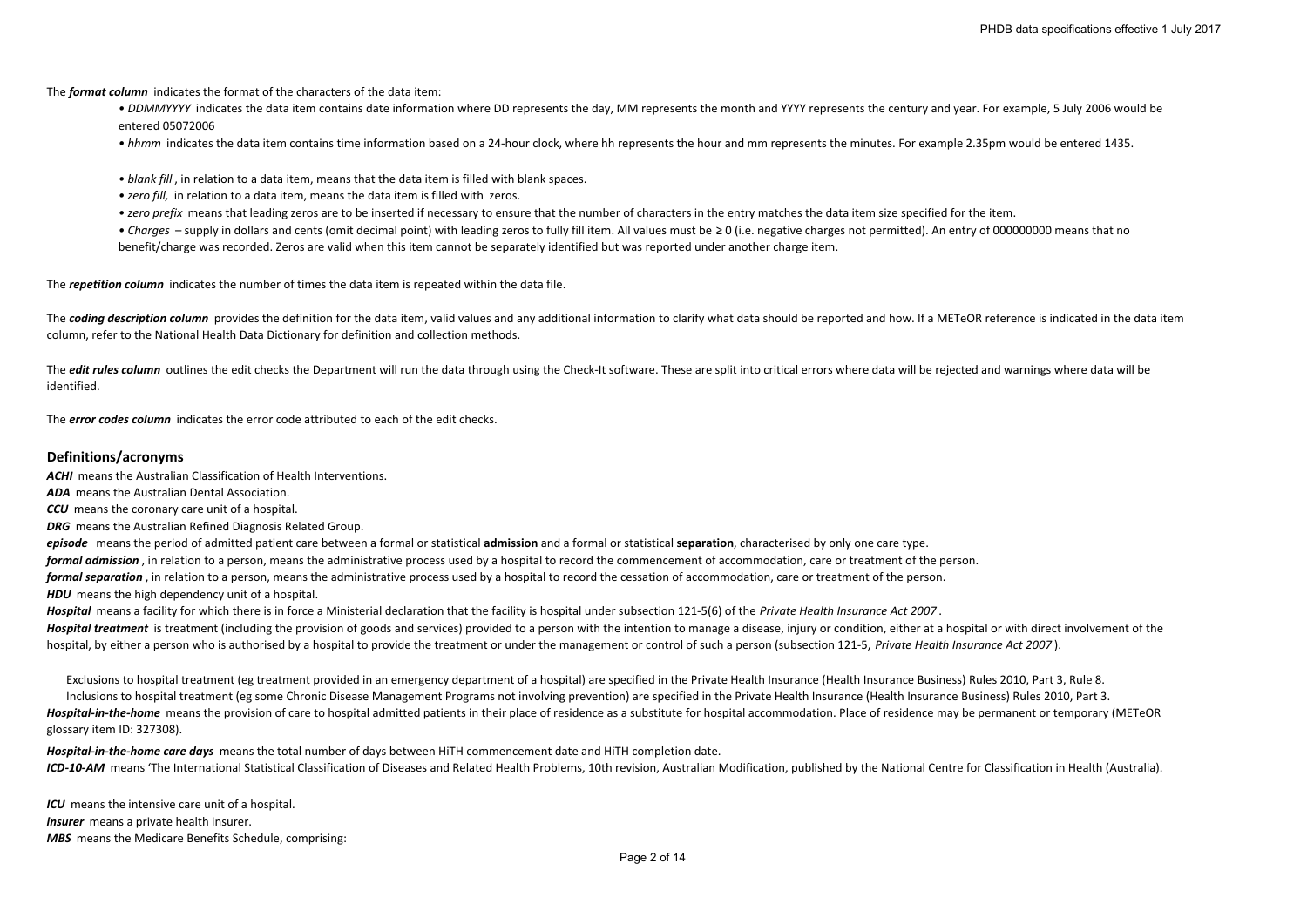(a) the Health Insurance (Diagnostic Imaging Services Table) Regulations 2005; and

(b) the Health Insurance (General Medical Services Table) Regulations 2005; and

(c) the Health Insurance (Pathology Services Table) Regulations 2005;

as in force from time to time, or any Regulations made in substitution for those Regulations.

*METeOR* (metadata online registry) for national data standards.

*Miscellaneous service code* means any miscellaneous hospital‐specific or insurer‐specific non‐MBS billing code.

*NHDD* means the (most current version of the) 'National Health Data Dictionary'.

*NICU* means the neonatal intensive care unit of <sup>a</sup> hospital.

*overnight‐stay patient* means <sup>a</sup> person who is admitted to and separates from <sup>a</sup> hospital on different dates.

*PHIAC means* Private Health Insurance Administration Council

*PICU* means the paediatric intensive care unit of <sup>a</sup> hospital.

procedure means clinical intervention that is surgical in nature, carries a procedural risk, carries an anaesthetic risk, requires specialised training, and/or requires special facilities or equipment only available in an care setting

*same day patient* means <sup>a</sup> person who is admitted to and separates from <sup>a</sup> hospital on the same date.

*SCN* means the special care nursery of <sup>a</sup> hospital.

statistical admission, in relation to a person, means the administrative process used by a hospital to record the commencement of a new episode of care that provides the person with a new care type during a single hospital stay.

*statistical separation* , in relation to <sup>a</sup> person, means the administrative process used by <sup>a</sup> hospital to record the cessation of an episode of care of the person during <sup>a</sup> single hospital stay.

# **Guide for Use**

Accommodation charges/benefits - refer to private, shared or high dependency accommodation for any Accommodation Type (i.e. advanced surgical, surgical, medical, rehabilitation, obstetrics, and psychiatry). All hospital episodes must have a charge/benefit component relating to accommodation, unless it was bundled, or the hospital billed a procedure-only fee. Therefore, cases such as chemotherapy should either have a charge/benefit component in "bundled" or "accommodation" or "theatre". They should not be reported as "other".

*Bundled charges/benefits* ‐ refer to an aggregate of 2 or more charges billed by the hospital/paid by the insurer, such as case payments by DRG or MBS.

*CCU charges, benefits, days and hours* ‐ exclude ICU, SCN, NICU, PICU and HDU in calculations.

*Hospital‐in‐the‐home (HITH)* **–** Episodes which include HITH services should be reported in <sup>a</sup> manner consistent with claiming practice. For example,

(a) HITH services which are part of an admitted psychiatric program and are claimed as a single same day service must be reported as single same day episode. This includes psychiatric patients that remain in an admitted HITH program over extended periods of time.

(b) If hospital claims are submitted to insurers at the conclusion of the admitted psychiatric HITH program, then one episode must be reported spanning the length of the program.

*ICU charges, benefits, days and hours* ‐ include NICU and PICU; exclude SCN, CCU or HDU in calculations.

Infant weight neonate - For live births (http://meteor.aihw.gov.au/content/pop/index.phtml/itemld/265594), birth weight (http://meteor.aihw.gov.au/content/pop/index.phtml/itemld/265594), birth weight (http://meteor.aihw.go preferably be measured within the first hour of life before significant postnatal weight loss has occurred. While statistical tabulations include 500 g groupings for birth weight, weights should not be recorded in those groupings. The actual weight should be recorded to the degree of accuracy to which it is measured. In perinatal collections the birth weight is to be provided for live born and stillborn babies.

**Minutes in Theatre** - from the time the patient entered the operating theatre or procedure room until the time the patient left the operating theatre or procedure room. For example, coronary angiography/angioplasty, lithotripsy and ECT must have minutes of operating theatre time reported, even though they are performed in a procedure room rather than a theatre.

Other charges/benefits - refer to services which cannot be categorised as accommodation, theatre, labour, ICU, pharmacy, prosthesis, bundled, SCN, CCU or HITH. It excludes ex-gratia charges, television, phone calls, extra meals, FED, reversals or journal adjustments.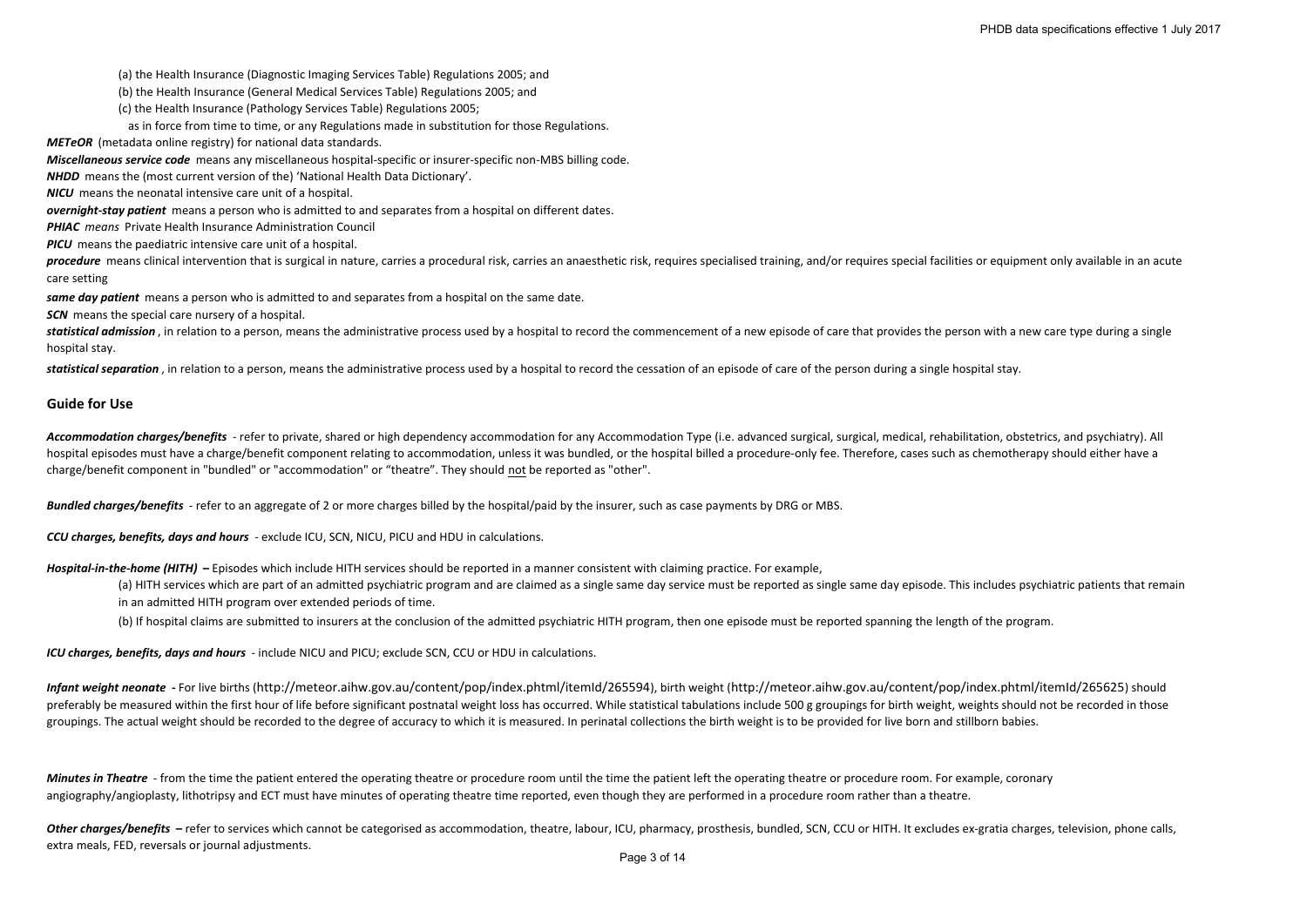Palliative care status and days – calculations to include care provided in: a palliative care unit; a designated palliative care program; or under the principal clinical management of a palliative care physician or in the opinion of the treating doctor, when the principal clinical intent of care is palliation.

Principal MBS item - select on the basis of: (a) the patient's first visit to a theatre or procedure room/coronary angiography suite: and (b) the MBS with the highest benefit amount. The principal MBS item relates to theatre or procedure room/angiography suite, and not to the medical item billed by the doctor. It may not necessarily correlate to the Principal Procedure Code. For example, renal dialysis, coronary angiography/ angioplasty, same-day chemotherapy, lithotripsy, ECT and sleep studies must have an MBS item number reported, even though they are procedure room rather than theatre. Where possible, any services that do not have <sup>a</sup> valid MBS item should be reported in the Miscellaneous Service Code item (item 53).

Principal Item Date - The date on which the principal MBS item is carried out. If there is no principal MBS item, then the date that the first Miscellaneous Service Code item was carried out may optionally be entered.

Qualified days for newborns - The number of qualified days is calculated with reference to the date of admission, date of separation and any other date(s) of change of qualification status: the date of admission is counted if the patient was qualified at the end of the day; the date of change to qualification status is counted if the patient was qualified at the end of the day; the date of separation is not counted, even if the patie was qualified on that day. The normal rules for calculations of patient days apply. To determine if newborn days are qualified days, see the METeOR definition for Newborn Qualification Status (Metadata glossary item 327254).

*SCN charges, benefits, days and hours* ‐ exclude NICU, ICU, CCU, PICU and HDU in calculations.

Secondary MBS item -- The secondary MBS items relate to theatre, and not to the medical item billed by the doctor. It may not always correlate to the Procedure Codes (ICD-10-AM). Where possible, any services that do not have <sup>a</sup> valid MBS item should be reported in the Miscellaneous Service Code item (item 53).

*Theatre charges/benefits* – refer to <sup>a</sup> theatre/procedure room/ angiography suite. This applies to theatre charges, benefits and minutes in theatre

Re-admission within 28 days - Planned re-admission refers to planned re-admission within 28 days from this or another hospital. Note: do not include transfers from another hospital as re-admissions.

# **Data Quality**

*Error Codes*

- W (represents <sup>a</sup> warning where an edit rule has been identified) the record will be accepted and private hospitals notified
- E (represents an error where an edit rule has failed) the record will be rejected and private hospitals notified

# **Further information**

For further information about the PHDB requirements, please see the following websites:

General information about the data collection, health insurer codes, reports and software

- www.health.gov.au/casemix
- List of Hospital provider numbers

To request <sup>a</sup> list of hospital provider numbers please email: declarations@health.gov.au

Metadata and health dictionary specifications

http://meteor.aihw.gov.au/content/index.phtml/itemId/181162

### Commonwealth Prosthesis list

http://www.health.gov.au/internet/main/publishing.nsf/Content/health‐privatehealth‐prostheseslist.htm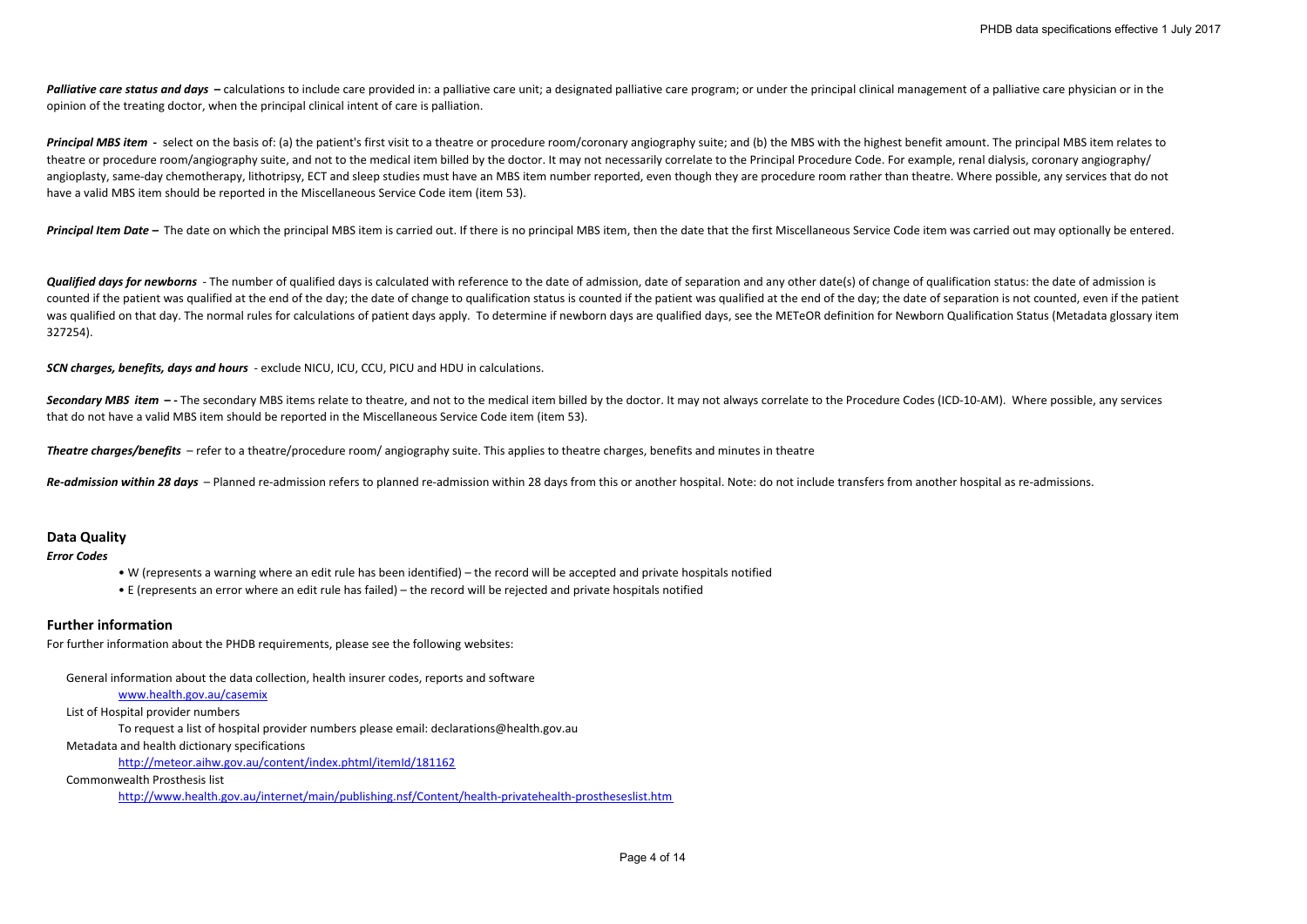| <b>Item No</b> | Data Item                         | <b>Obligation</b> |           | <b>Position Type &amp; Size</b> | Format          | <b>Comments</b>                                                                               | <b>Edit Rules</b>                                                                                                                                                | <b>Error Code/s</b>               |
|----------------|-----------------------------------|-------------------|-----------|---------------------------------|-----------------|-----------------------------------------------------------------------------------------------|------------------------------------------------------------------------------------------------------------------------------------------------------------------|-----------------------------------|
|                | 1 Provider Number                 | Iм                | $1 - 8$   | A(8)                            | <b>NNNNNNNA</b> | Provider number (valid 8 character<br>Commonwealth provider number<br>(include leading zeros) | Reject the file if not a valid 8 character<br>Commonwealth provider number                                                                                       | HE01                              |
|                | 2 Fund/Group<br><b>Identifier</b> | <b>M</b>          | $9 - 11$  | A(3)                            |                 | <b>Blank fill</b>                                                                             |                                                                                                                                                                  |                                   |
|                | 3 Disk Reference<br>number        | M                 | $12 - 19$ | A(8)                            |                 | Number identifies the disk ID                                                                 |                                                                                                                                                                  |                                   |
|                | 4 Date Prepared                   | $\overline{M}$    | 20-27     | A(8)                            | <b>DDMMYYYY</b> | The date the PHDB data was<br>prepared by the hospital                                        | Reject the file if not in format<br><b>DDMMYYYY</b>                                                                                                              | HE <sub>04</sub>                  |
|                | 5 Number of records M             |                   | 28-31     | N(4)                            |                 | The number of episodes on the file                                                            | Reject the file if mismatch on Episode<br>record count<br><b>Reject the file if not numeric</b>                                                                  | HE <sub>05</sub><br><b>HE05.1</b> |
|                | 6 Test Flag                       | M                 | 32        | A(1)                            |                 | P=Production                                                                                  |                                                                                                                                                                  |                                   |
|                | 7 Resubmitted Disk M              |                   | 33        | A(1)                            |                 | <b>Blank fill</b>                                                                             |                                                                                                                                                                  |                                   |
|                | 8 Period From                     | $\overline{M}$    | 34-41     | A(8)                            | <b>DDMMYYYY</b> | Period starting (separation month)                                                            | Reject the file if not in format<br><b>DDMMYYYY</b><br>Reject the file if not within date period<br>applicable for month year specified in<br>physical file name | HE <sub>08</sub><br><b>HE08.1</b> |
|                | 9 Period to                       | $\overline{M}$    | 42-49     | A(8)                            | <b>DDMMYYYY</b> | Period ending (separation month)                                                              | <b>Reject</b> the file if not in format<br><b>DDMMYYYY</b>                                                                                                       | HE09                              |
|                | 10 HCP Version                    | M                 | 50-53     | N(4)                            |                 | HCP version 0900                                                                              |                                                                                                                                                                  |                                   |
|                | 11 ICD Version                    | M                 | 54-57     | N(4)                            |                 | ICD Version - $40.9 = 1009$ 10.10 =<br>1010                                                   | <b>Reject</b> if not a valid ICD version                                                                                                                         | <b>HE11</b>                       |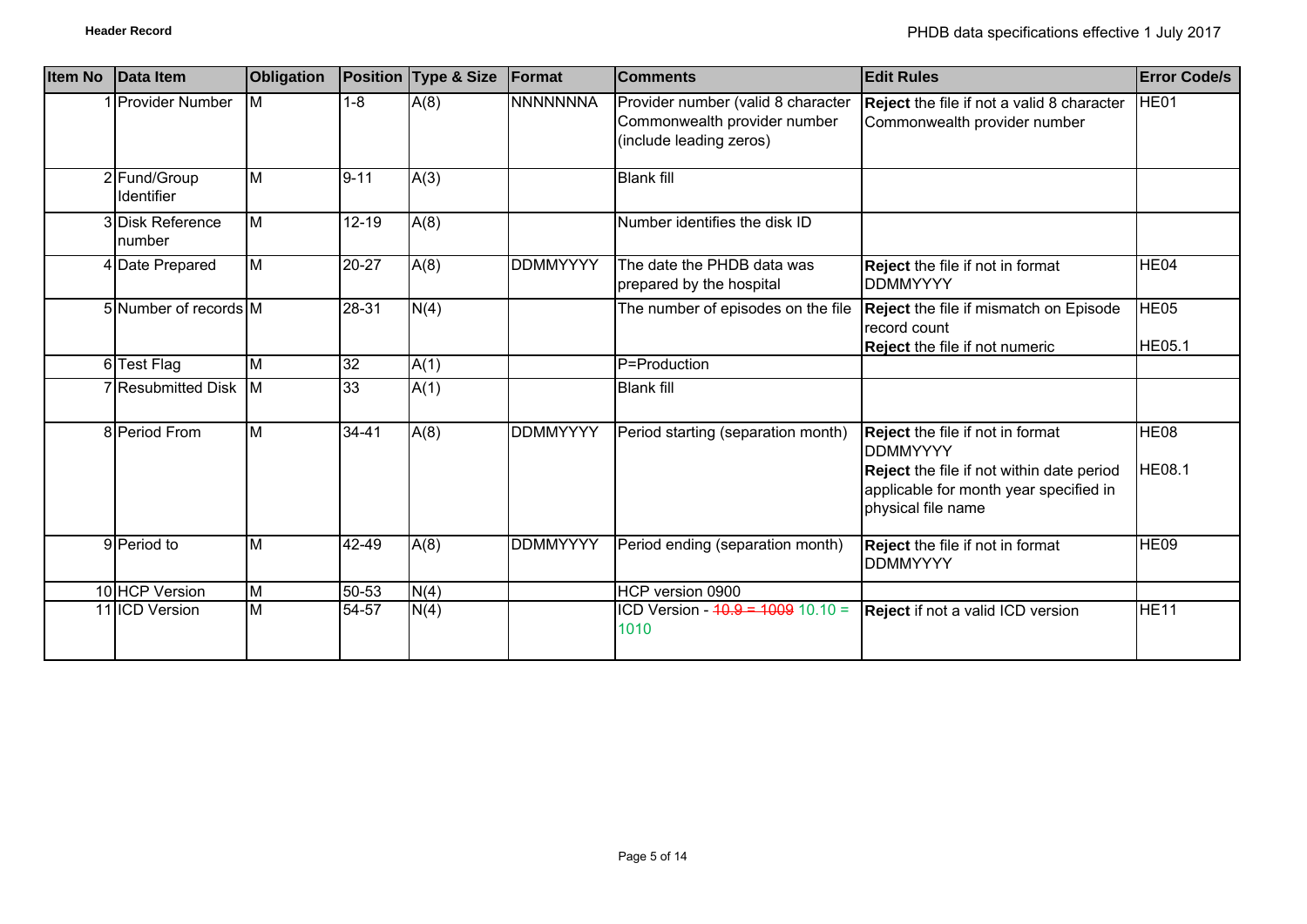|                | No Data Item                          | <b>METeOR</b><br>identifier | <b>ECLIPSE</b><br>identifier | Obligation | Position Position Type &<br><b>Start</b> | <b>End</b> | size  | Format                              | <b>Repetition Coding description</b>                                                                                                                                                                                                                                                                                                                                                       | <b>Edit Rules</b>                                                                                                              | Error<br>code/s  |
|----------------|---------------------------------------|-----------------------------|------------------------------|------------|------------------------------------------|------------|-------|-------------------------------------|--------------------------------------------------------------------------------------------------------------------------------------------------------------------------------------------------------------------------------------------------------------------------------------------------------------------------------------------------------------------------------------------|--------------------------------------------------------------------------------------------------------------------------------|------------------|
|                | nsurer Membership                     |                             |                              |            |                                          | 15         | A(15) | <b>Blank fill</b>                   |                                                                                                                                                                                                                                                                                                                                                                                            |                                                                                                                                |                  |
|                | dentifier<br>Payer identifier         |                             |                              | М          | 16                                       | 18         | A(3)  |                                     | An indicator of the way in which the episode was funded:<br>IH = Insured with agreement with hospital<br>IN = Insured with no agreement with hospital<br>$SI = Self$ Insured<br>WC = Workers Compensation<br>$TP = Third Party$<br>CP = Contracted to Public Sector<br>DV = Department of Veteran's Affairs patient<br>DE = Department of Defence patient<br>$SE = Seaman$<br>$OT = Other$ | Reject record if not a valid code                                                                                              | E002             |
| 3              | Episode Identifier                    |                             |                              | М          | 19                                       | 33         | A(15) |                                     | Unique episode identifier of an episode of care.                                                                                                                                                                                                                                                                                                                                           | Reject record if blank<br>Reject record if not unique within<br>monthly file                                                   | E003<br>E003.1   |
| $\overline{4}$ | <b>Family Name</b>                    | 286953                      |                              | М          | 34                                       | 61         | A(28) | <b>Blank fill</b>                   | That part of a name a person usually has in common with some<br>other members of his/her family, as distinguished from his/her<br>given names, as represented by text.                                                                                                                                                                                                                     |                                                                                                                                |                  |
| 5              | Given Name                            | 287035                      |                              | М          | 62                                       | 81         | A(20) | <b>Blank fill</b>                   | The person's identifying name within the family group or by which<br>the person is socially identified, as represented by text.                                                                                                                                                                                                                                                            |                                                                                                                                |                  |
| 6              | Date of Birth                         | 287007                      |                              | М          | 82                                       | 89         | A(8)  | DDMMYYYY 1                          | The date of birth of the person.                                                                                                                                                                                                                                                                                                                                                           | Reject record if not in format<br><b>DDMMYYYY</b>                                                                              | E006             |
|                | Postcode - Australian                 | 287224                      |                              | М          | 90                                       | 93         | N(4)  | Right justify<br>Zero prefix        | The numeric descriptor for a postal delivery area, aligned with<br>locality, suburb or place for the address of a person.<br>9999 = unknown postcode<br>$8888 = 0$ verseas                                                                                                                                                                                                                 | Reject record if not (a valid<br>Australian postcode or 9999 or 8888)                                                          | E007             |
| <b>R</b>       | <b>Sex</b>                            | 287316                      |                              | М          | 94                                       | 94         | N(1)  |                                     | The biological distinction between male and female, as<br>represented by a code.<br>$1 = Male$<br>$2$ = Female<br>3 = Intersex or Indeterminate<br>9 = Not stated / inadequately described                                                                                                                                                                                                 | Reject record if not (1, 2, 3 or 9)                                                                                            | E008             |
| Q              | <b>Admission Date</b>                 | 269967                      |                              | М          | 95                                       | 102        | A(8)  | DDMMYYYY 1                          | Date on which an admitted patient commences an episode of<br>care.                                                                                                                                                                                                                                                                                                                         | Reject record if not in format<br><b>DDMMYYYY</b>                                                                              | E009             |
| 10             | <b>Separation Date</b>                | 270025                      |                              | М          | 103                                      | 110        | A(8)  | <b>DDMMYYYY</b>                     | Date on which an admitted patient completes an episode of care.                                                                                                                                                                                                                                                                                                                            | Reject file if not in format<br>DDMMYYYY, or if not ≥ admission<br>date, or if MM is not same as month<br>input in Fund Header | E010             |
| 11             | <b>Hospital Type</b>                  |                             |                              | М          | 111                                      | 111        | N(1)  |                                     | The type of hospital where the episode occurred.<br>$2$ = Private<br>3 = Private Day Facility<br>$9 = Other/unknown$                                                                                                                                                                                                                                                                       | Reject record if not (2, 3 or 9).<br>Identify if hospital type does not<br>match provider hospital table.                      | E011<br>W011     |
| 12             | <b>ICU Days</b>                       |                             |                              | М          | 112                                      | 114        | N(3)  | Right justify<br>Zero prefix        | The number of days the patient spent in ICU, NICU or PICU.<br>Zero fill if not applicable.<br>* refer to quide for use.                                                                                                                                                                                                                                                                    | Reject record if not numeric.<br>Reject record if not zero for day<br>facilities.                                              | E012.0<br>E012.1 |
| 13             | <b>ICU Hours</b>                      |                             |                              | O          | 115                                      | 118        | N(4)  | <b>Right justify</b><br>Zero prefix | The number of hours spent by the patient in an ICU, NICU or<br>PICU.<br>* refer to quide for use.                                                                                                                                                                                                                                                                                          | f present, reject record if not<br>numeric                                                                                     | E013             |
| 14             | <b>Total Psychiatric Care</b><br>Days | 270300                      |                              | М          | 119                                      | 123        | N(5)  | Right justify<br>Zero prefix        | The sum of the number of days or part days of stay that the<br>person received care as an admitted patient or resident within a<br>designated psychiatric unit, minus the sum of leave days occurring<br>during the stay within the designated unit.<br>Zero fill if not applicable.                                                                                                       | Reject record if not numeric                                                                                                   | E014             |
| 15             | Diagnosis Related Group               | 391295                      |                              | $\Omega$   | 124                                      | 127        | A(4)  | Left justify                        | A patient classification scheme which provides a means of relating If present, identify record if not a<br>the number and types of patients treated in a hospital to the<br>resources required by the hospital, as represented by a code.                                                                                                                                                  | valid DRG code for DRG version<br>supplied at item 16.                                                                         | W015             |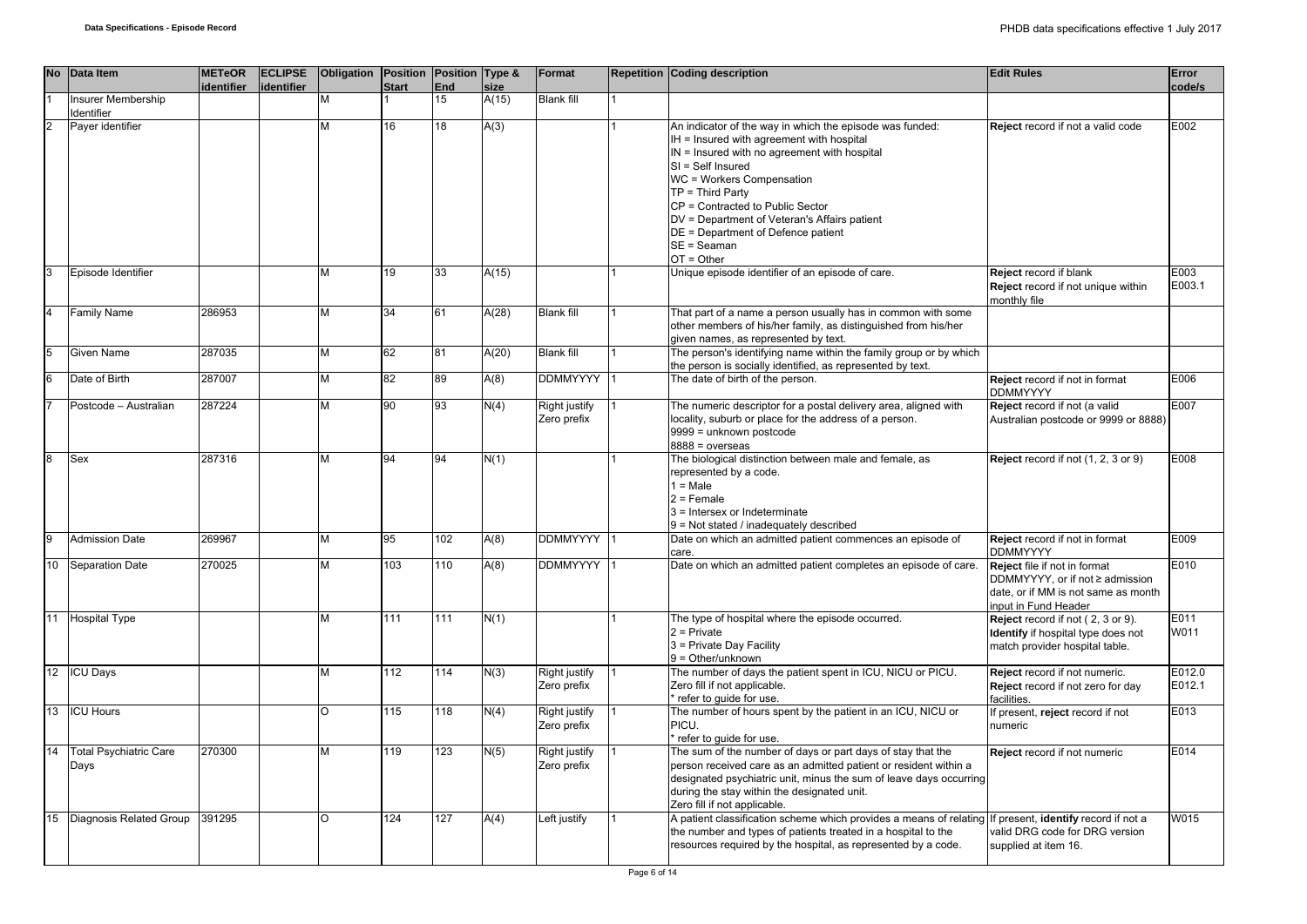|    | No Data Item                                             | <b>METeOR</b><br>lidentifier | <b>ECLIPSE</b><br>lidentifier | Obligation | Position Position Type &<br><b>Start</b> | <b>End</b> | size | Format                                                                 | <b>Repetition Coding description</b>                                                                                                                                                                                                                                                                                                                                                                                                                                                                                                                                                                                                                                                                                                                                                                                                                                                                                                               | <b>Edit Rules</b>                                                                                                                                                                                                            | Error<br>code/s  |
|----|----------------------------------------------------------|------------------------------|-------------------------------|------------|------------------------------------------|------------|------|------------------------------------------------------------------------|----------------------------------------------------------------------------------------------------------------------------------------------------------------------------------------------------------------------------------------------------------------------------------------------------------------------------------------------------------------------------------------------------------------------------------------------------------------------------------------------------------------------------------------------------------------------------------------------------------------------------------------------------------------------------------------------------------------------------------------------------------------------------------------------------------------------------------------------------------------------------------------------------------------------------------------------------|------------------------------------------------------------------------------------------------------------------------------------------------------------------------------------------------------------------------------|------------------|
| 16 | <b>DRG Version</b>                                       |                              |                               | O          | 128                                      | 129        | A(2) | Left justify                                                           | The version of the DRG classification:<br>$41$ = version 4.1<br>$42$ = version 4.2<br>$50 =$ version $5.0$<br>$51$ = version $5.1$<br>$52$ = version $5.2$<br>$60 =$ version $6.0$<br>$6x =$ version $6.x$<br>$70$ = version $7.0$<br>$80 =$ version $8.0$<br>$90 =$ version $9.0$<br>na = version n.a<br>Must be supplied if DRG code provided at item 15.                                                                                                                                                                                                                                                                                                                                                                                                                                                                                                                                                                                        | If present, identify record if not a<br>valid version.<br><b>Identify</b> record if blank and DRG<br>code provided at item 15.                                                                                               | W016.0<br>W016.1 |
| 17 | <b>Admission Time</b>                                    | 269972                       |                               | M          | 130                                      | 133        | N(4) | hhmm $(24)$<br>hour clock)                                             | Time at which an admitted patient commences an episode of care. Reject record if blank and same-day  E017<br>Blank fill if not applicable.<br>Mandatory - Same-day patients only.                                                                                                                                                                                                                                                                                                                                                                                                                                                                                                                                                                                                                                                                                                                                                                  | status is 1.<br>If present, Reject record if not a valid E017.1<br>time value in format HHMM (HH is in<br>the range 00-23 and MM is in the<br>range 00-59)                                                                   |                  |
| 18 | <b>Urgency of Admission</b>                              | 269986                       |                               | М          | 134                                      | 134        | N(1) |                                                                        | Whether the admission has an urgency status assigned and, if so, $\sqrt{\text{Reject } }$ record if not (1, 2, 3 or 9)<br>whether admission occurred on an emergency basis, as<br>represented by a code.<br>1 = Urgency status assigned - Emergency<br>2 = Urgency status assigned - Elective<br>3 = Urgency status not assigned<br>9 = Not known / not reported                                                                                                                                                                                                                                                                                                                                                                                                                                                                                                                                                                                   |                                                                                                                                                                                                                              | E018             |
| 19 | Provider Number of<br>Hospital from which<br>transferred |                              |                               | M          | 135                                      | 142        | A(8) | <b>NNNNNNNA</b><br>(uppercase)                                         | The Commonwealth-issued hospital provider number for the<br>hospital from which a patient has been transferred (Provider<br>number required only when PHDB item number 21 is reported as:<br>1- Admitted patient transferred from another hospital)<br>Blank fill if no hospital transfer.                                                                                                                                                                                                                                                                                                                                                                                                                                                                                                                                                                                                                                                         | Reject record if Source of Referral<br>(item 21) is 1 and not (a valid 8<br>character Commonwealth provider<br>number or OVERSEAS.<br>Reject record if Source of Referral<br>(item 21) is not 1 and item 19 is not<br>blank. | E019<br>E019.1   |
| 20 | Care Type                                                | 270174                       |                               | M          | 143                                      | 145        | N(3) | Left justify two<br>digit codes<br>and follow<br>with a blank<br>space | The overall nature of a clinical service provided to an admitted<br>patient during an episode of care (admitted care), or the type of<br>service provided by the hospital for boarders or posthumous organ 90 or 100)<br>procurement (other care), as represented by a code.<br>$10 =$ Acute Care<br>20 = Rehabilitation Care<br>21 = Rehabilitation Care delivered in a designated unit<br>22 = Rehabilitation Care according to a designated program<br>23 = Rehabilitation Care is the principal clinical intent<br>30 = Palliative Care<br>31 = Palliative Care delivered in a designated unit<br>32 = Palliative Care according to a designated program<br>33 = Palliative Care is the principal clinical intent<br>40 = Geriatric evaluation and management<br>50 = Psychogeriatric Care<br>60 = Nursing Home Type<br>70 = Newborn Care<br>80 = Other admitted patient care<br>90 = Organ procurement - posthumous<br>100 = Hospital boarder | Reject record if not (10, 20, 21, 22,<br>23, 30, 31, 32, 33, 40, 50, 60, 70, 80,                                                                                                                                             | E020             |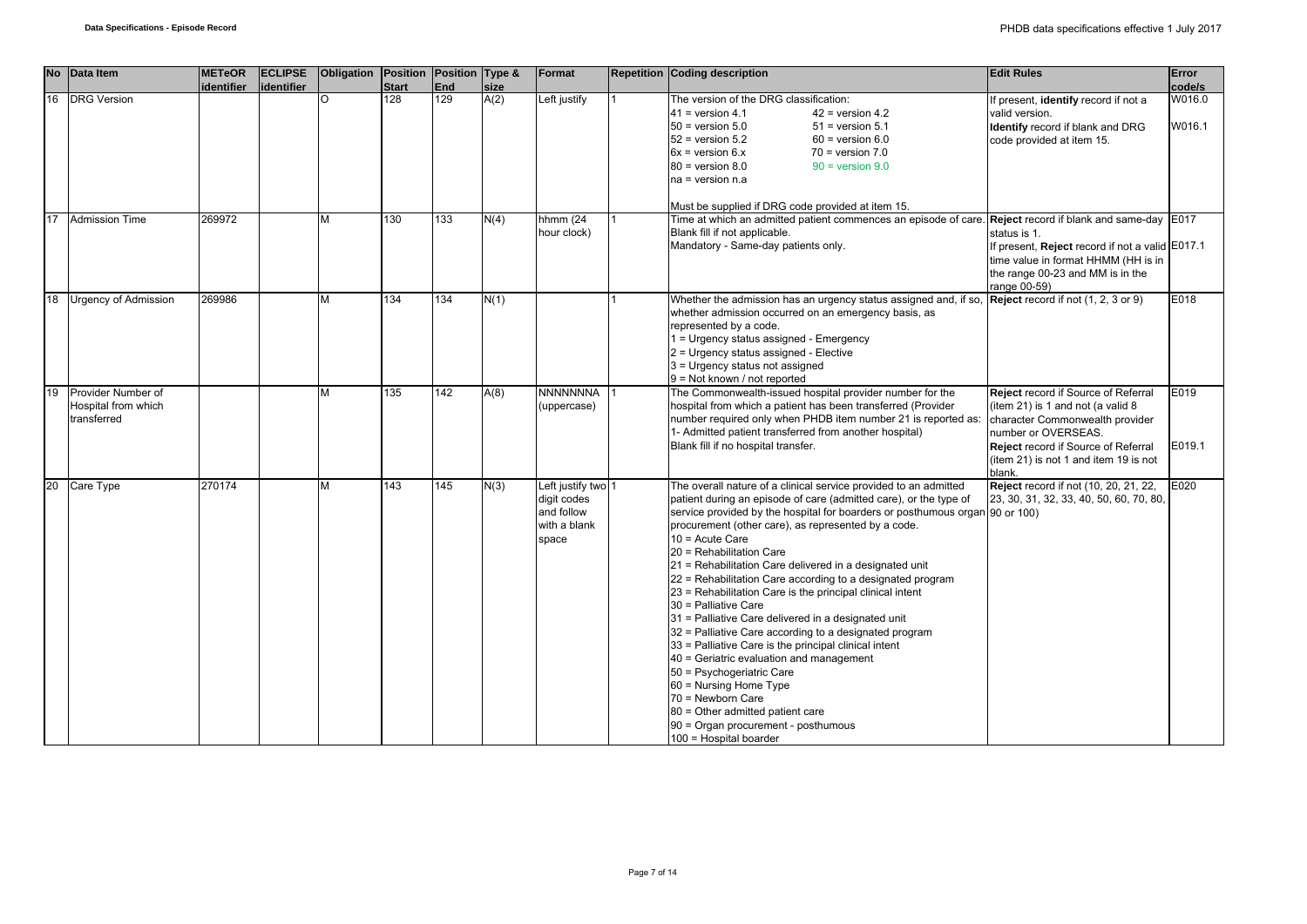|    | No Data Item                         | <b>METeOR</b><br>identifier | <b>ECLIPSE</b><br>identifier | Obligation Position Position Type & | <b>Start</b> | <b>End</b>       | size | Format | Repetition Coding description                                                                                                                                                                                                                                                                                                                                                                                                                                                                                                                        | <b>Edit Rules</b>                                            | Error<br>code/s |
|----|--------------------------------------|-----------------------------|------------------------------|-------------------------------------|--------------|------------------|------|--------|------------------------------------------------------------------------------------------------------------------------------------------------------------------------------------------------------------------------------------------------------------------------------------------------------------------------------------------------------------------------------------------------------------------------------------------------------------------------------------------------------------------------------------------------------|--------------------------------------------------------------|-----------------|
| 21 | Source of Referral                   |                             |                              |                                     | 146          | $\overline{146}$ | N(1) |        | The facility from which the patient was referred.<br>$0 = Born$ in hospital<br>1 = Admitted patient transferred from another hospital<br>2 = Statistical admission - care type change<br>4 = From Accident/Emergency<br>5 = From Community Health service<br>6 = From Outpatients department<br>7 = From Nursing Home<br>8 = By outside Medical Practitioner<br>$9 =$ Other                                                                                                                                                                          | <b>Reject</b> record if not (0, 1, 2, 4, 5, 6,<br>7, 8 or 9) | E021            |
| 22 | Discharge Intention on<br>Admission  |                             |                              | O                                   | 147          | 147              | N(1) |        | The intended mode of separation at time of admission:<br>1 = Discharge to an(other) acute hospital<br>$2$ = Discharge to a nursing home<br>3 = Discharge to a psychiatric hospital<br>4 = Discharge to palliative care unit/hospice<br>5 = Discharge to other health care accommodation<br>$8 = To pass away$<br>9 = Discharge to usual residence                                                                                                                                                                                                    | If present, reject record if not (1, 2,<br>3, 4, 5, 8 or 9)  | E022            |
| 23 | Inter-hospital contracted<br>patient | 270409                      |                              | M                                   | 148          | 148              | N(1) |        | An episode of care for an admitted patient whose treatment and/or Reject record if not (1, 2, 3 or 9)<br>care is provided under an arrangement between a hospital<br>purchaser of hospital care (contracting hospital) and a provider of<br>an admitted service (contracted hospital), and for which the<br>activity is recorded by both hospitals, as represented by a code.<br>1 = Inter-Hospital contracted patient from public sector<br>2 = Inter-Hospital contracted patient from private sector<br>$3 = Not contracted$<br>$9 = Not Reported$ |                                                              | E023            |
| 24 | Mental Health Legal<br><b>Status</b> | 270351                      |                              | м                                   | 149          | 149              | N(1) |        | Whether a person is treated on an involuntary basis under the<br>relevant state or territory mental health legislation, at any time<br>during an episode of admitted patient care, an episode of<br>residential care or treatment of a patient/client by a community<br>based service during a reporting period, as represented by a<br>code.<br>$1 =$ Involuntary patient<br>$2 =$ Voluntary patient<br>3 = Not permitted to be reported under the laws of a State or<br>Territory<br>$8 = Not applicable$                                          | Reject record if not (1, 2, 3 or 8)                          | E024            |
| 25 | Palliative Care Status               |                             |                              | М                                   | 150          | 150              | N(1) |        | An indicator of whether the episode involved palliative care.<br>1 = Patient required palliative care during episode<br>2 = No palliative care required during episode<br>This item is required because some States do not statistically<br>discharge to palliative care<br>Zero fill if not applicable.<br>*refer to guide for use                                                                                                                                                                                                                  | Reject record if not (0, 1 or 2).                            | E025            |
| 26 | Re-admission within 28<br>Days       |                             |                              | М                                   | 151          | 151              | N(1) |        | An indicator of the re-admission of a patient to hospital within 28<br>days of previous discharge for treatment of a similar or related<br>condition.<br>1 = Unplanned re-admission and patient previously treated at this<br>hospital<br>2 = Unplanned re-admission and patient previously treated at<br>another hospital<br>3 = Planned re-admission from this or another hospital<br>8 = Not applicable/not known<br>Note: do not include transfers from another hospital as re-<br>admissions                                                    | Reject record if not (1, 2, 3 or 8)                          | E026            |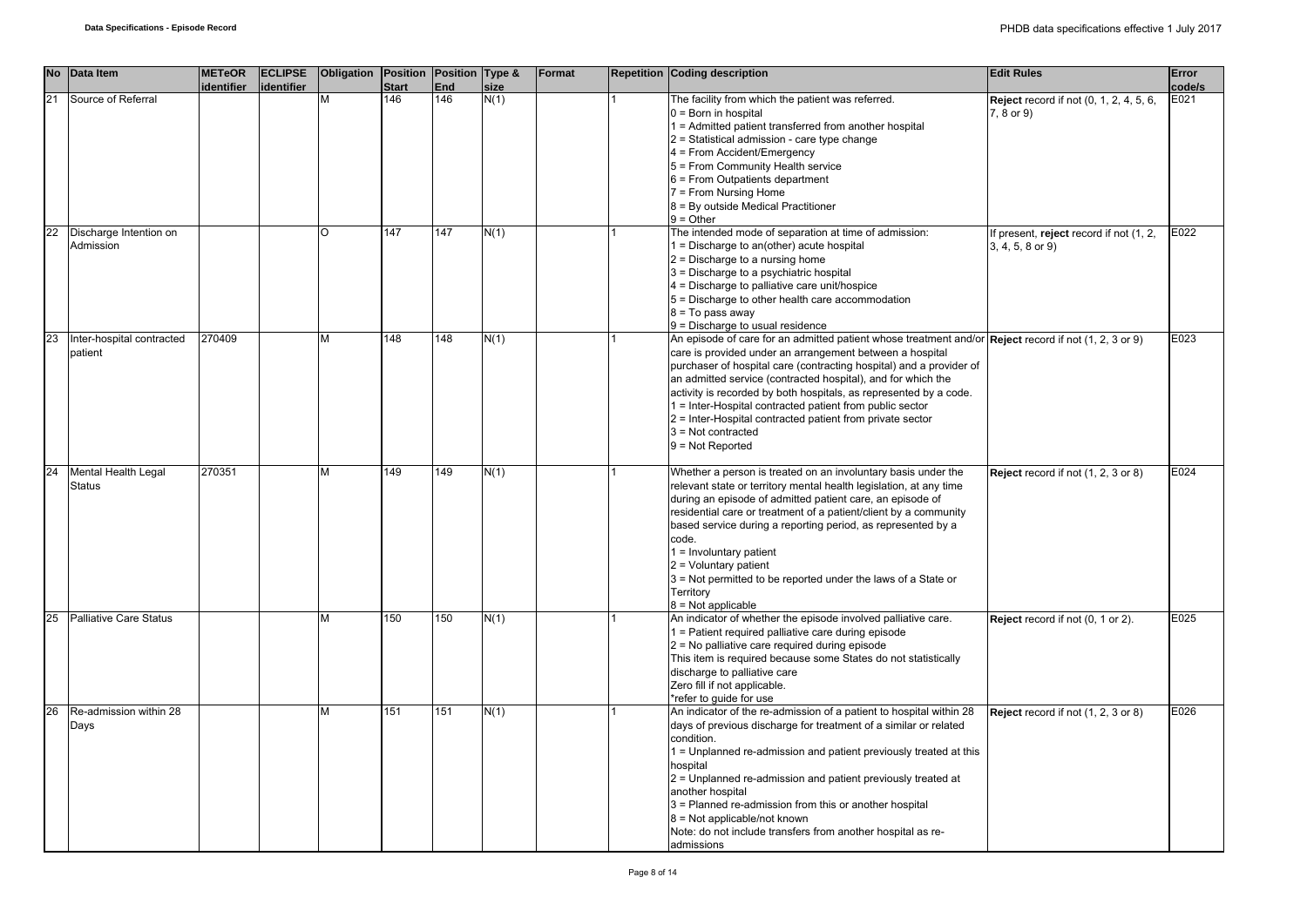|    | No Data Item                                           | <b>METeOR</b><br>identifier | <b>ECLIPSE</b><br>identifier | Obligation | Position Position Type &<br><b>Start</b> | <b>End</b> | size | Format                                                                                                | <b>Repetition Coding description</b>                                                                                                                                                                                                                                                                                                                                                                                                                                                                                                                                                                                                                                                                                                                                                                            | <b>Edit Rules</b>                                                                                                                                                                                                                                                                                               | Error<br>code/s       |
|----|--------------------------------------------------------|-----------------------------|------------------------------|------------|------------------------------------------|------------|------|-------------------------------------------------------------------------------------------------------|-----------------------------------------------------------------------------------------------------------------------------------------------------------------------------------------------------------------------------------------------------------------------------------------------------------------------------------------------------------------------------------------------------------------------------------------------------------------------------------------------------------------------------------------------------------------------------------------------------------------------------------------------------------------------------------------------------------------------------------------------------------------------------------------------------------------|-----------------------------------------------------------------------------------------------------------------------------------------------------------------------------------------------------------------------------------------------------------------------------------------------------------------|-----------------------|
| 27 | <b>Unplanned Theatre Visit</b><br>during Episode       |                             |                              | М          | 152                                      | 152        | N(1) |                                                                                                       | An indicator of whether the patient required a theatre visit which<br>was not anticipated or planned at the time of admission:<br>1 = Unplanned theatre visit<br>$2$ = No unplanned theatre visit                                                                                                                                                                                                                                                                                                                                                                                                                                                                                                                                                                                                               | Reject record if not (1 or 2)                                                                                                                                                                                                                                                                                   | E027                  |
| 28 | Infant weight, neonate,<br>stillborn                   | 269938                      |                              | M          | 153                                      | 156        | N(4) | Right justify<br>Zero prefix                                                                          | The first weight, in grams, of the live-born or stillborn baby<br>obtained after birth, or the weight of the neonate or infant on the<br>date admitted if this is different from the date of birth.<br>Weight on the date the infant is admitted should be recorded if the<br>weight is less than or equal to 9000g and age is less than 365<br>days. An entry of 0000 means the patient's age >= 365 days or<br>weight was > 9000 grams.<br>refer to quide for use.                                                                                                                                                                                                                                                                                                                                            | Reject record if not numeric.<br>Identify record if weight >9000g LOS W028.0<br>$= 365.$<br>Identify record if weight > 0 and LOS W028.1<br>>365 days<br>where, LOS = Admision Date (item<br>9) - Date of Birth (item 6)                                                                                        | E028                  |
| 29 | Hours of Mechanical<br>Ventilation                     | 479010                      |                              | M          | 157                                      | 160        | N(4) | <b>Right justify</b><br>Zero prefix                                                                   | The total number of hours an admitted patient has spent on<br>continuous ventilator support.<br>Continuous ventilatory support refers to the application of<br>ventilation via an invasive artificial airway. For the purposes of this<br>data element, invasive artificial airway is that provided via an<br>endotracheal tube or a tracheostomy tube.<br>Zero fill if not applicable.                                                                                                                                                                                                                                                                                                                                                                                                                         | Reject record if not numeric                                                                                                                                                                                                                                                                                    | E029                  |
| 30 | Mode of Separation                                     | 270094                      |                              | М          | 161                                      | 162        | N(2) | Left justify<br>and follow<br>with space<br>(may also<br>submit in old<br>format with<br>zero prefix) | Status at separation of person (discharge/transfer/death) and<br>place to which person is released, as represented by a code.<br>1 = discharge/transfer to an(other) acute hospital<br>2 = discharge/transfer to a residential aged care service, unless<br>this is the usual place of residence<br>3 = discharge/transfer to an(other) psychiatric hospital<br>4 = discharge/transfer to other health care accommodation<br>(includes mothercraft hospitals)<br>$5 =$ statistical discharge-type change<br>$6$ = left against medical advice/discharge at own risk<br>7 = statistical discharge from leave<br>$8 =$ died<br>9 = other (includes discharge to usual residence, own<br>accommodation or welfare institution (includes prisons, hostels<br>and group homes providing primarily welfare services)) | Reject record if not (01, 02, 03, 04,<br>05, 06, 07, 08, 09 or 1, 2, 3, 4, 5, 6,<br>7, 8 or 9).                                                                                                                                                                                                                 | E030                  |
| 31 | Separation Time                                        | 270026                      |                              | М          | 163                                      | 166        | N(4) | hhmm (24<br>hour clock)                                                                               | Time at which an admitted patient completes an episode of care.<br>Blank fill if not applicable.<br>Mandatory - Same-day patients only.                                                                                                                                                                                                                                                                                                                                                                                                                                                                                                                                                                                                                                                                         | Reject record if blank and same-day E031<br>status is 1.<br>Reject record if not a valid time<br>value in format HHMM (HH is in the<br>range 00-23 and MM is in the range<br>$00 - 59$<br><b>Identify</b> record if hospital type (item<br>11) is 3 (Private Day Facility) and<br>patient stay exceeds 23 hours | E031.2<br><b>W031</b> |
| 32 | <b>Total Leave Days</b>                                | 270251                      |                              | М          | 167                                      | 170        | N(4) | <b>Right justify</b><br>Zero prefix                                                                   | Sum of the length of leave (date returned from leave minus date<br>went on leave) for all periods within the hospital stay.<br>Zero fill if not applicable.                                                                                                                                                                                                                                                                                                                                                                                                                                                                                                                                                                                                                                                     | Reject record if not numeric                                                                                                                                                                                                                                                                                    | E032                  |
| 33 | Provider Number of<br>Hospital to which<br>transferred |                             |                              | М          | 171                                      | 178        | A(8) | <b>NNNNNNNA</b><br>(uppercase)                                                                        | The Commonwealth-issued hospital provider number for the<br>hospital to which a patient has been transferred (Provider number<br>required only when PHDB item number 30 is reported as:<br>1 = Discharge/transfer to an(other) acute hospital, or<br>3 = Discharge/transfer to a(nother) psychiatric hospital<br>Blank fill if no hospital transfer.                                                                                                                                                                                                                                                                                                                                                                                                                                                            | Reject record if Mode of Separation<br>(item 30) is 1 or 3 and item 33 is not<br>(a valid 8 character Commonwealth<br>provider number or OVERSEAS.<br>Reject record if Mode of Separation<br>(item 30) is 2, 5, 6, 7, 8 or 9 and item E033.1<br>33 is not blank.                                                | E033                  |
| 34 | Non-Certified Days of Stay                             |                             |                              | M          | 179                                      | 182        | N(4) | Right justify<br>Zero prefix                                                                          | The number of days spent in the hospital, without certification, that <b>Reject</b> record if not numeric.<br>exceeded 35 days.<br>Zero fill if not applicable.                                                                                                                                                                                                                                                                                                                                                                                                                                                                                                                                                                                                                                                 |                                                                                                                                                                                                                                                                                                                 | E034                  |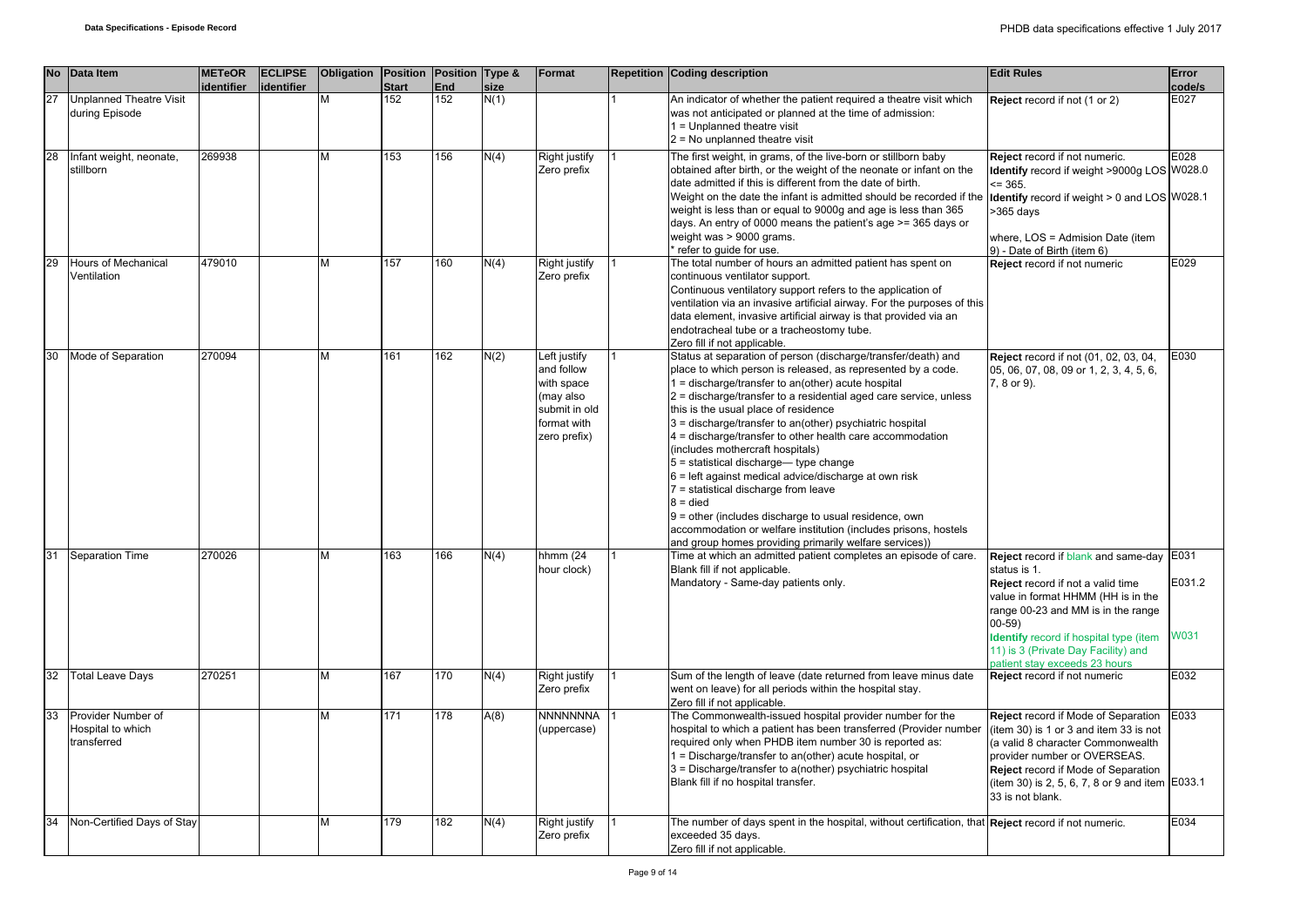|    | No Data Item                                   | <b>METeOR</b><br>identifier | <b>ECLIPSE</b><br>identifier | Obligation | Position Position Type &<br><b>Start</b> | <b>End</b>       | size | Format                                                                          |    | <b>Repetition Coding description</b>                                                                                                                                                                                                                                                                                                                                                                                                                                                                                                                                                                                                                                                                                                                                                                                                                                                                                                                                                                                                                                                                                                                                                                                                                                                                                                                                                                  | <b>Edit Rules</b>                                                                                                                                                                                                                                                                                                                                                                   | Error<br>code/s                    |
|----|------------------------------------------------|-----------------------------|------------------------------|------------|------------------------------------------|------------------|------|---------------------------------------------------------------------------------|----|-------------------------------------------------------------------------------------------------------------------------------------------------------------------------------------------------------------------------------------------------------------------------------------------------------------------------------------------------------------------------------------------------------------------------------------------------------------------------------------------------------------------------------------------------------------------------------------------------------------------------------------------------------------------------------------------------------------------------------------------------------------------------------------------------------------------------------------------------------------------------------------------------------------------------------------------------------------------------------------------------------------------------------------------------------------------------------------------------------------------------------------------------------------------------------------------------------------------------------------------------------------------------------------------------------------------------------------------------------------------------------------------------------|-------------------------------------------------------------------------------------------------------------------------------------------------------------------------------------------------------------------------------------------------------------------------------------------------------------------------------------------------------------------------------------|------------------------------------|
| 35 | Number of days of<br>hospital-in-the-home care | 270305                      |                              | M          | 183                                      | $\overline{186}$ | N(4) | Right justify<br>Zero prefix                                                    |    | The number of hospital-in-the-home days occurring within an<br>episode of care for an admitted patient.<br>Calculate with reference to the date of admission, date of<br>separation, leave days and any date(s) of change between<br>hospital and hospital-in-the-home accommodation.<br>Zero fill if not applicable.<br>refer to definitions.                                                                                                                                                                                                                                                                                                                                                                                                                                                                                                                                                                                                                                                                                                                                                                                                                                                                                                                                                                                                                                                        | present, Reject record if not<br>numeric.<br><b>Identify</b> if item not = (HITH<br>Completed date - HITH<br>Commencement Date)                                                                                                                                                                                                                                                     | E035<br>W035                       |
| 36 | <b>Principal Diagnosis</b>                     | 391326                      |                              | M          | 187                                      | $\overline{192}$ | A(6) | <b>NANNNN</b><br>Left justify<br>Strip hyphen,<br>dots &<br>morphology<br>codes |    | Each entry should consist of:<br>one (1) digit that represents the Condition Onset Flag code<br>five (5) alphanumeric characters that represent the principal<br>diagnosis code<br>Condition Onset Flag - A qualifier for each coded diagnosis to<br>indicate the onset of the condition relative to the beginning of the<br>episode of care, as represented by a code.<br>1 = condition with onset during the episode of admitted patient<br>care<br>2 = condition not noted as arising during the episode of admitted<br>patient care<br>$9 = not reported$<br>Note:<br>All patients should report a condition onset flag code of 2 for the<br>principal diagnosis, with the exception of newborns. Newborns in<br>their admitted birth episode within the hospital may report a<br>condition onset flag code of 1 or 2 for the principal diagnosis.<br>Newborn episodes can be identified by ICD-10-AM Code Z38.x in<br>the principal or additional diagnosis code field.<br>Principal Diagnosis - The diagnosis established after study to be<br>chiefly responsible for occasioning an episode of admitted patient<br>care, an episode of residential care or an attendance at the health<br>care establishment, as represented by a code.<br>The principal diagnosis should be reported in the most current<br>version of ICD-10-AM and selected according to the National<br>Coding Standards. | Reject record if not a valid ICD-10-<br>AM principal diagnosis code<br><b>Identify</b> record if Same-day Status<br>$(item 39) = 2 (overnment) and$<br>Z50N or Z50NN (where $N = 0$ to 9)<br><b>Identify</b> record if Care Type = 60 and<br>not Z742 or Z75N or Z75NN. (where<br>$N = 0$ to 9)<br>Identify record if condition onset flag<br>$= 1$ and not Z50N (where N = 0 to 9) | E036<br>W036.1<br>W036.2<br>W036.3 |
| 37 | <b>Additional Diagnosis</b>                    | 391322                      |                              |            | 193                                      | 486              | A(6) | <b>NANNNN</b><br>Left justify<br>Strip hyphen,<br>dots &<br>morphology<br>codes | 49 | Each entry should consist of:<br>one (1) digit that represents the Condition Onset Flag code<br>five (5) alphanumeric characters that represent the additional<br>diagnosis code<br>Condition Onset Flag - A qualifier for each coded diagnosis to<br>indicate the onset of the condition relative to the beginning of the<br>episode of care, as represented by a code.<br>1 = condition with onset during the episode of admitted patient<br>care<br>$2$ = condition not noted as arising during the episode of admitted<br>patient care<br>$9 = not reported$<br>Additional diagnosis - A condition or complaint either coexisting<br>with the principal diagnosis or arising during the episode of<br>admitted patient care, episode of residential care or attendance at<br>a health care establishment, as represented by a code.<br>Blank means no additional diagnosis codes (or not 49 repetitions).                                                                                                                                                                                                                                                                                                                                                                                                                                                                                         | Reject record if not (a valid ICD-10-<br>AM code or blank)<br><b>Identify</b> record if same as 'Principal<br>Diagnosis Code'                                                                                                                                                                                                                                                       | E037<br>W037                       |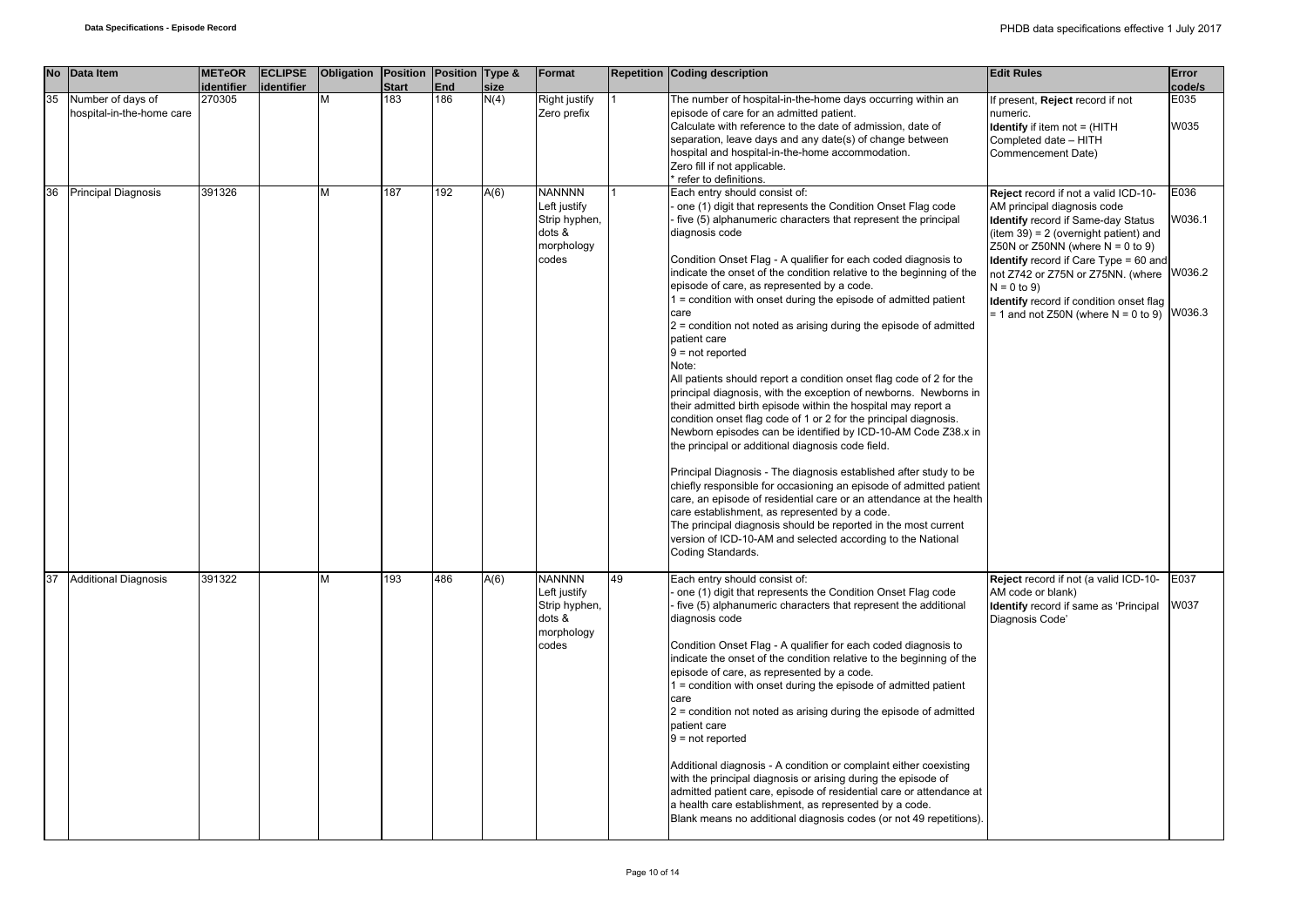| <b>No</b> | Data Item                 | <b>METeOR</b><br>identifier | <b>ECLIPSE</b><br>identifier | <b>Obligation</b> | Position<br><b>Start</b> | Position Type &<br>End | size  | Format                  |    | <b>Repetition Coding description</b>                                                                | <b>Edit Rules</b>                             | Error<br>code/s |
|-----------|---------------------------|-----------------------------|------------------------------|-------------------|--------------------------|------------------------|-------|-------------------------|----|-----------------------------------------------------------------------------------------------------|-----------------------------------------------|-----------------|
| 38        | Procedure                 | 391349                      |                              |                   | 487                      | 836                    | A(7)  | <b>NNNNNNN</b>          | 50 | A clinical intervention represented by a code that:                                                 | Reject record if not (a valid ICD-10-         | E038            |
|           |                           |                             |                              |                   |                          |                        |       | Left justify            |    | · is surgical in nature, and/or                                                                     | AM code or blank)                             |                 |
|           |                           |                             |                              |                   |                          |                        |       | Strip hyphen            |    | carries a procedural risk, and/or                                                                   |                                               |                 |
|           |                           |                             |                              |                   |                          |                        |       |                         |    | carries an anaesthetic risk, and/or                                                                 |                                               |                 |
|           |                           |                             |                              |                   |                          |                        |       |                         |    | · requires specialised training, and/or                                                             |                                               |                 |
|           |                           |                             |                              |                   |                          |                        |       |                         |    | · requires special facilities or equipment only available in an acute                               |                                               |                 |
|           |                           |                             |                              |                   |                          |                        |       |                         |    | care setting.                                                                                       |                                               |                 |
|           |                           |                             |                              |                   |                          |                        |       |                         |    | Blank means no ICD-10-AM procedure codes (or not 50                                                 |                                               |                 |
| 39        | Same-day Status           |                             |                              | м                 | 837                      | 837                    |       |                         |    | repetitions).<br>An indicator of whether the patient was admitted to the facility for               |                                               | E039            |
|           |                           |                             |                              |                   |                          |                        | N(1)  |                         |    | an overnight stay.                                                                                  | Reject record if not (0, 1 or 2)              |                 |
|           |                           |                             |                              |                   |                          |                        |       |                         |    | $0 =$ patient with a valid arrangement allowing overnight stay for                                  |                                               |                 |
|           |                           |                             |                              |                   |                          |                        |       |                         |    | procedure normally performed on a same-day basis.                                                   |                                               |                 |
|           |                           |                             |                              |                   |                          |                        |       |                         |    | $1 = same-day patient$                                                                              |                                               |                 |
|           |                           |                             |                              |                   |                          |                        |       |                         |    | 2 = overnight patient (other than type 0 above)                                                     |                                               |                 |
| 40        | Principal MBS Item        |                             |                              | М                 | 838                      | 851                    | A(14) | Left justify            |    | A valid Medical Benefits Schedule item according to the relevant                                    | If present, reject record if not a valid E040 |                 |
|           | Number                    |                             |                              |                   |                          |                        |       |                         |    | MBS Schedule valid for the MBS date (Item 41).                                                      | MBS item from the relevant MBS                |                 |
|           |                           |                             |                              |                   |                          |                        |       |                         |    | Blank means there was no applicable MBS item.                                                       | Schedule valid for the service date           |                 |
|           |                           |                             |                              |                   |                          |                        |       |                         |    |                                                                                                     | $($ ltem 41)                                  |                 |
| 41        | <b>Principal MBS Date</b> |                             |                              | M                 | 852                      | 859                    | A(8)  | <b>DDMMYYYY</b>         |    | The date on which;                                                                                  | If present, reject record if not in           | E041.0          |
|           |                           |                             |                              |                   |                          |                        |       |                         |    | i) the principal MBS (item 40) was carried out                                                      | format DDMMYYYY.                              |                 |
|           |                           |                             |                              |                   |                          |                        |       |                         |    | or                                                                                                  | Reject record if date is before               | E041.1          |
|           |                           |                             |                              |                   |                          |                        |       |                         |    | ii) (if item 40 is blank), the first Miscellaneous Service Code (item                               | admission date or after discharge             |                 |
|           |                           |                             |                              |                   |                          |                        |       |                         |    | 53) was carried out.                                                                                | date                                          |                 |
|           |                           |                             |                              |                   |                          |                        |       |                         |    |                                                                                                     | Reject record if blank and item 40 is         | E041.2          |
|           |                           |                             |                              |                   |                          |                        |       |                         |    | Mandatory where item 40 populated.                                                                  | populated                                     |                 |
|           |                           |                             |                              |                   |                          |                        |       |                         |    | *refer to quide for use                                                                             |                                               |                 |
| 42        | Minutes of operating      | 270350                      |                              | М                 | 860                      | 863                    | N(4)  |                         |    | Total time, in minutes, spent by a patient in operating theatres                                    | If present, reject record if not              | E042            |
|           | theatre time              |                             |                              |                   |                          |                        |       |                         |    | during current episode of hospitalisation.                                                          | numeric.                                      |                 |
|           |                           |                             |                              |                   |                          |                        |       |                         |    | Must be filled with 0000 if no time spent in operating theatre.                                     | Identify if blank and item 40 or item         | W042            |
|           |                           |                             |                              |                   |                          |                        |       |                         |    | Should be populated if surgical ADA code provided in<br>Miscellaneous Service Code field (item 53). | 53 is populated                               |                 |
|           |                           |                             |                              |                   |                          |                        |       |                         |    | Blank means there was no applicable MBS Item or ADA code.                                           |                                               |                 |
|           |                           |                             |                              |                   |                          |                        |       |                         |    | Mandatory where item 40 or item 53 is populated.                                                    |                                               |                 |
|           |                           |                             |                              |                   |                          |                        |       |                         |    | *refer to guide for use                                                                             |                                               |                 |
|           |                           |                             |                              |                   |                          |                        |       |                         |    |                                                                                                     |                                               |                 |
| 43        | Secondary MBS Item        |                             |                              | М                 | 864                      | 989                    | A(14) | Left justify            | 9  | Additional MBS item numbers are all MBS items performed in                                          | Reject record if not (a valid MBS             | E043            |
|           | numbers                   |                             |                              |                   |                          |                        |       |                         |    | theatre/procedure room/angiography suite, which are not the                                         | item number from the relevant MBS             |                 |
|           |                           |                             |                              |                   |                          |                        |       |                         |    | principal MBS code.                                                                                 | Schedule(s) current during the                |                 |
|           |                           |                             |                              |                   |                          |                        |       |                         |    | Blank means that there was no additional item or code (or not 9                                     | episode or blank)                             |                 |
|           |                           |                             |                              |                   |                          |                        |       |                         |    | repetitions).                                                                                       |                                               |                 |
|           |                           |                             |                              |                   |                          |                        |       |                         |    | *refer to quide for use                                                                             |                                               |                 |
| 44        | Accommodation Charge      |                             |                              | М                 | 990                      | 998                    | N(9)  | <b>Right justify</b>    |    | The gross amount charged for accommodation (include ex-gratia                                       | Reject record if not numeric                  | E044            |
|           |                           |                             |                              |                   |                          |                        |       | Zero prefix             |    | and patient portion accommodation charges).                                                         |                                               |                 |
|           |                           |                             |                              |                   |                          |                        |       | \$\$\$\$\$\$\$cc        |    | Zero fill if no amount charged.                                                                     |                                               |                 |
|           |                           |                             |                              |                   |                          |                        |       | (omit decimal           |    | *refer to quide for use                                                                             |                                               |                 |
| 45        | Theatre Charge            |                             |                              | М                 | 999                      | 1007                   | N(9)  | point)<br>Right justify |    | The gross amount charged for a theatre/procedure room/                                              | Reject record if not numeric                  | E045            |
|           |                           |                             |                              |                   |                          |                        |       | Zero prefix             |    | angiography suite (include ex-gratia and patient portion theatre                                    |                                               |                 |
|           |                           |                             |                              |                   |                          |                        |       | \$\$\$\$\$\$\$cc        |    | charges).                                                                                           |                                               |                 |
|           |                           |                             |                              |                   |                          |                        |       | (omit decimal           |    | Zero fill if no amount charged.                                                                     |                                               |                 |
|           |                           |                             |                              |                   |                          |                        |       | point)                  |    | *refer to guide for use                                                                             |                                               |                 |
| 46        | Labour Ward Charge        |                             |                              | М                 | 1008                     | 1016                   | N(9)  | <b>Right justify</b>    |    | The gross amount charged for labour ward (include ex-gratia and                                     | Reject record if not numeric                  | E046            |
|           |                           |                             |                              |                   |                          |                        |       | Zero prefix             |    | patient portion labour ward charges).                                                               |                                               |                 |
|           |                           |                             |                              |                   |                          |                        |       | \$\$\$\$\$\$\$cc        |    | Zero fill if no amount charged.                                                                     |                                               |                 |
|           |                           |                             |                              |                   |                          |                        |       | (omit decimal           |    |                                                                                                     |                                               |                 |
|           |                           |                             |                              |                   |                          |                        |       | point)                  |    |                                                                                                     |                                               |                 |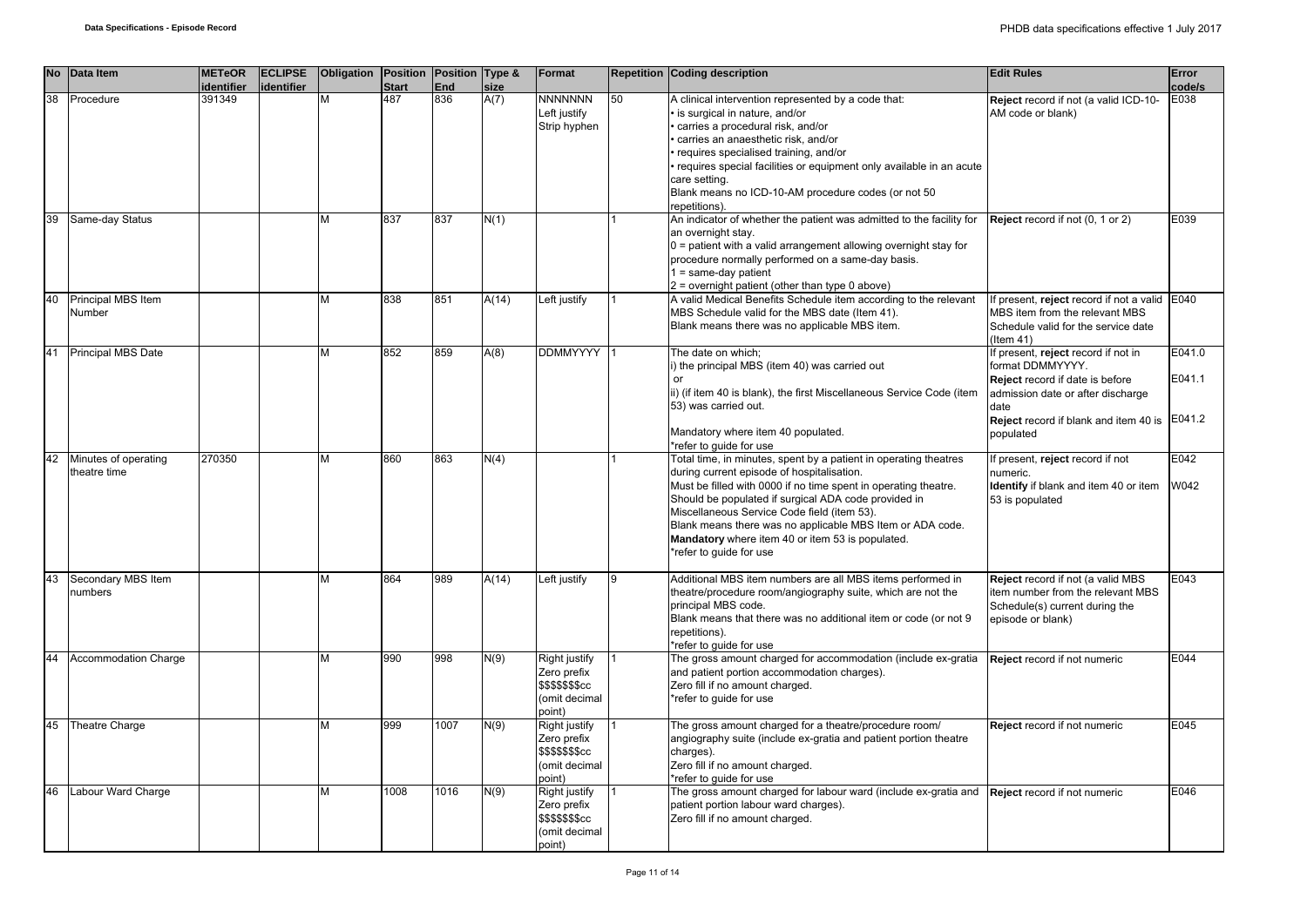|    | No Data Item                           | <b>METeOR</b><br>identifier | <b>ECLIPSE</b><br>identifier | <b>Obligation</b> | Position Position Type &<br><b>Start</b> | End  | size  | Format                                                                      |    | <b>Repetition Coding description</b>                                                                                                                                                                                                                                                                              | <b>Edit Rules</b>                                                                | Error<br>code/s  |
|----|----------------------------------------|-----------------------------|------------------------------|-------------------|------------------------------------------|------|-------|-----------------------------------------------------------------------------|----|-------------------------------------------------------------------------------------------------------------------------------------------------------------------------------------------------------------------------------------------------------------------------------------------------------------------|----------------------------------------------------------------------------------|------------------|
| 47 | Intensive Care Unit<br>Charge          |                             |                              |                   | 1017                                     | 1025 | N(9)  | Right justify<br>Zero prefix<br>\$\$\$\$\$\$\$cc<br>(omit decimal<br>point) |    | The gross amount charged for ICU (include ex-gratia and patient<br>portion ICU charges).<br>Zero fill if no amount charged.<br>*refer to guide for use                                                                                                                                                            | Reject record if not numeric                                                     | E047             |
| 48 | <b>Prosthesis Charge</b>               |                             |                              | M                 | 1026                                     | 1034 | N(9)  | Right justify<br>Zero prefix<br>\$\$\$\$\$\$\$cc<br>(omit decimal<br>point) |    | The gross maximum amount charged for prosthesis (include ex-<br>gratia prosthesis charges, handling fee and patient portion),<br>Zero fill if no amount charged.                                                                                                                                                  | Reject record if not numeric                                                     | E048             |
| 49 | Pharmacy Charge                        |                             |                              | M                 | 1035                                     | 1043 | N(9)  | Right justify<br>Zero prefix<br>\$\$\$\$\$\$cc<br>(omit decimal<br>(point   |    | The gross charge raised for pharmacy (include ex-gratia and<br>patient portion pharmacy charges, exclude discharge<br>medications).<br>Zero fill if no amount charged.                                                                                                                                            | Reject record if not numeric                                                     | E049             |
| 50 | <b>Other Charges</b>                   |                             |                              | M                 | 1044                                     | 1052 | N(9)  | Right justify<br>Zero prefix<br>\$\$\$\$\$\$\$cc<br>(omit decimal<br>point) |    | The gross charge raised for any chargeable item which cannot be Reject record if not numeric<br>specifically categorised elsewhere (exclude ex-gratia charges,<br>television, phone calls, extra meals, FED, reversals or journal<br>adjustments).<br>Zero fill if no amount charged.<br>* refer to guide for use |                                                                                  | E050             |
|    | 51 Bundled Charges                     |                             |                              | M                 | 1053                                     | 1061 | N(9)  | Right justify<br>Zero prefix<br>\$\$\$\$\$\$\$cc<br>(omit decimal<br>point) |    | The gross bundled charge raised (include ex-gratia and patient<br>portion bundled charges).<br>Zero fill if no amount charged.<br>*refer to guide for use                                                                                                                                                         | Reject record if not numeric                                                     | E051             |
| 52 | <b>Medical Record Number</b>           |                             |                              | M                 | 1062                                     | 1081 | A(20) | Left justify                                                                |    | The Medical Record Number (or unit record number) that uniquely <b>Reject</b> record if blank<br>identifies the patient, regardless of the number of admissions they<br>have had to the facility.                                                                                                                 |                                                                                  | E052             |
| 53 | Miscellaneous Service<br>Codes         |                             |                              | M                 | 1082                                     | 1191 | A(11) | Left justify                                                                | 10 | Any miscellaneous service codes (i.e. non MBS items or<br>Australian Dental Association codes) used for billing.<br>Up to 10 codes may be entered.<br>Blank means that there were no miscellaneous service codes or<br>not 10 repetitions.                                                                        |                                                                                  |                  |
| 54 | Hospital-in-the-home care<br>Charges   |                             |                              | M                 | 1192                                     | 1200 | N(9)  | Right justify<br>Zero prefix<br>\$\$\$\$\$\$\$cc<br>(omit decimal<br>point) |    | The gross charge raised for hospital-in-the-home care service<br>(include ex-gratia and HITH patient portion charges).<br>Zero fill if no amount charged.                                                                                                                                                         | Reject record if not numeric                                                     | E054             |
| 55 | <b>Special Care Nursery</b><br>Charges |                             |                              | M                 | 1201                                     | 1209 | N(9)  | Right justify<br>Zero prefix<br>\$\$\$\$\$\$\$cc<br>(omit decimal<br>point) |    | The gross charges raised for SCN (include ex-gratia and patient<br>portion SCN charges, exclude NICU charges).<br>Zero fill if no amount charged.<br>*refer to guide for use                                                                                                                                      | Reject record if not numeric                                                     | E055             |
| 56 | Coronary Care Unit<br>Charges          |                             |                              | M                 | 1210                                     | 1218 | N(9)  | Right justify<br>Zero prefix<br>\$\$\$\$\$\$\$cc<br>(omit decimal<br>point) |    | The gross charge raised for CCU (include ex-gratia and patient<br>portion CCU charges).<br>Zero fill if no amount charged.<br>*refer to guide for use                                                                                                                                                             | Reject record if not numeric                                                     | E056             |
| 57 | Special Care Nursery<br>hours          |                             |                              | $\circ$           | 1219                                     | 1222 | N(4)  | Right justify<br>Zero prefix                                                |    | The number of hours the patient spent in a SCN.<br>Zero fill if not applicable.<br>*refer to guide for use                                                                                                                                                                                                        | f present, reject record if not<br>numeric.                                      | E057             |
| 58 | Coronary Care Unit hours               |                             |                              | $\circ$           | 1223                                     | 1226 | N(4)  | Right justify<br>Zero prefix                                                |    | The number of hours the patient spent in a CCU.<br>Zero fill if not applicable.<br>*refer to guide for use                                                                                                                                                                                                        | f present, reject record if not<br>numeric.                                      | E058             |
| 59 | Special Care Nursery days              |                             |                              | M                 | 1227                                     | 1229 | N(3)  | Right justify<br>Zero prefix                                                |    | The number of days the patient spent in a SCN.<br>Zero fill if not applicable.<br>*refer to guide for use                                                                                                                                                                                                         | Reject record if not numeric.<br>Reject record if not zero for day<br>facilities | E059.0<br>E059.1 |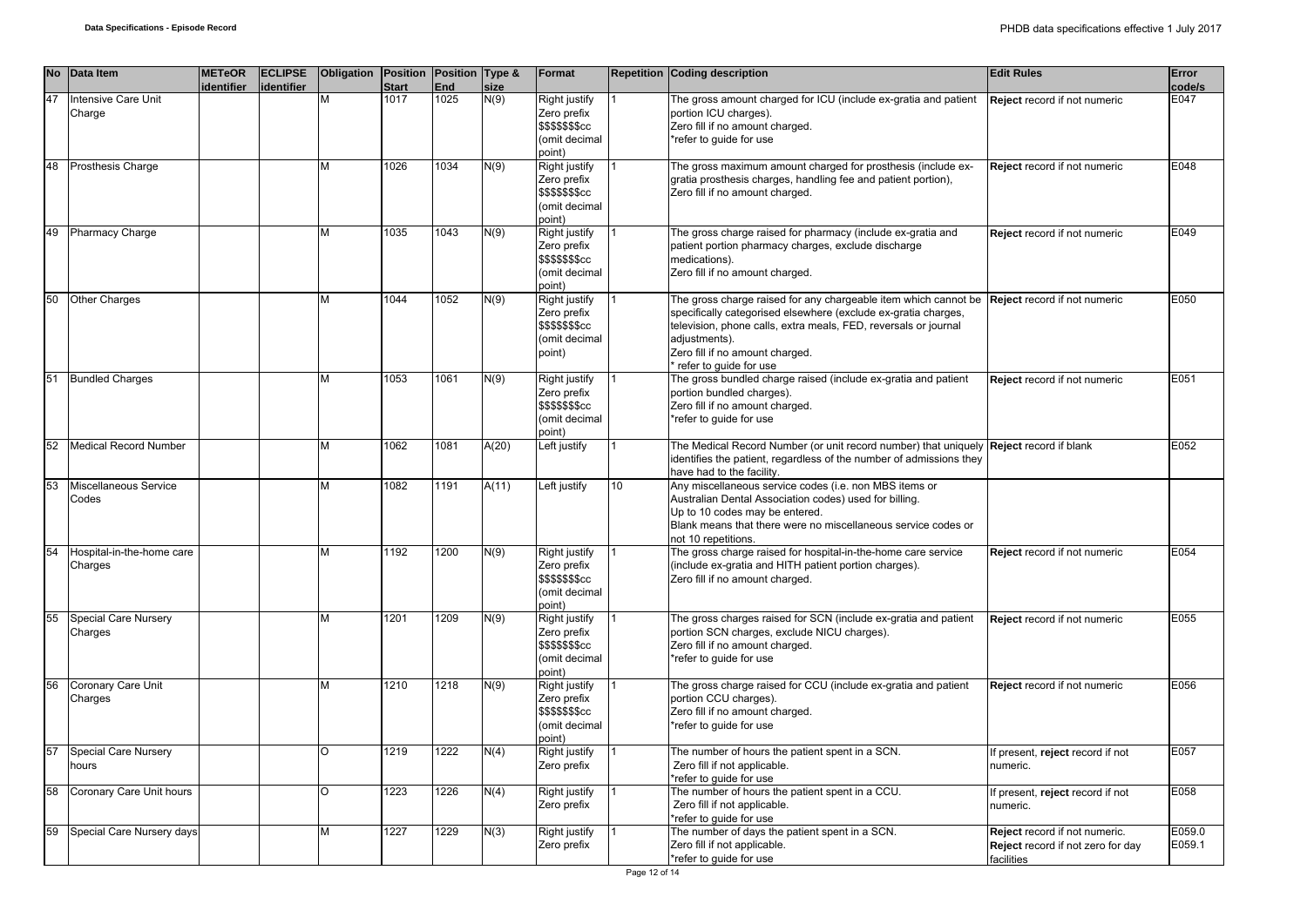|    | No Data Item                    | <b>METeOR</b>     | <b>ECLIPSE</b>    | Obligation   Position   Position   Type & |              |      |              | Format               | <b>Repetition Coding description</b>                                | <b>Edit Rules</b>                            | Error  |
|----|---------------------------------|-------------------|-------------------|-------------------------------------------|--------------|------|--------------|----------------------|---------------------------------------------------------------------|----------------------------------------------|--------|
|    |                                 | <b>identifier</b> | <b>identifier</b> |                                           | <b>Start</b> | End  | <b>Isize</b> |                      |                                                                     |                                              | code/s |
| 60 | Coronary Care Unit days         |                   |                   |                                           | 1230         | 1232 | N(3)         | <b>Right justify</b> | The number of days the patient spent in a CCU.                      | Reject record if not numeric.                | E060.0 |
|    |                                 |                   |                   |                                           |              |      |              | Zero prefix          | Zero fill if not applicable.                                        | Reject record if not zero for day            | E060.1 |
|    |                                 |                   |                   |                                           |              |      |              |                      | *refer to guide for use                                             | facilities                                   |        |
| 61 | Number of Qualified Days 270033 |                   |                   |                                           | 1233         | 1237 | N(5)         | <b>Right justify</b> | The number of qualified newborn days occurring within a newborn     | Reject record if not numeric.                | E061   |
|    | for Newborns                    |                   |                   |                                           |              |      |              | Zero prefix          | episode of care.                                                    | <b>Identify</b> record if >0000 and (care    | W061   |
|    |                                 |                   |                   |                                           |              |      |              |                      | Zero fill if not applicable.                                        | type not newborn care)                       |        |
|    |                                 |                   |                   |                                           |              |      |              |                      | *refer to quide for use                                             |                                              |        |
| 62 | Hospital-in-the-home care       |                   |                   |                                           | 1238         | 1245 | A(8)         | <b>DDMMYYYY</b>      | Date on which an admitted patient commences an episode of           | Reject record if item 54 is populated E062.0 |        |
|    | Commencement Date               |                   |                   |                                           |              |      |              |                      | hospital-in-the-home care services.                                 | and item is blank or not in format           |        |
|    |                                 |                   |                   |                                           |              |      |              |                      | Conditional item if HITH charge (item 54) > 0                       | DDMMYYYY.                                    |        |
|    |                                 |                   |                   |                                           |              |      |              |                      | Blank fill if not applicable.                                       | Reject record if commencement date E062.1    |        |
|    |                                 |                   |                   |                                           |              |      |              |                      |                                                                     | > HITH completed date.                       |        |
| 63 | Hospital-in-the-home care       |                   |                   |                                           | 1246         | 1253 | A(8)         | <b>DDMMYYYY</b>      | Date on which an admitted patient completes an episode of           | Reject record if item 54 is populated E063.0 |        |
|    | Completed Date                  |                   |                   |                                           |              |      |              |                      | hospital-in-the-home care services.                                 | land item is blank or not in format          |        |
|    |                                 |                   |                   |                                           |              |      |              |                      | Conditional item if HITH charge (item 54) > 0.                      | DDMMYYYY.                                    |        |
|    |                                 |                   |                   |                                           |              |      |              |                      | Blank fill if not applicable.                                       | <b>Reject</b> record if completed date <     | E063.1 |
|    |                                 |                   |                   |                                           |              |      |              |                      |                                                                     | HITH commencement date.                      |        |
| 64 | Palliative Care Days            |                   |                   |                                           | 1254         | 1257 | N(4)         | Right justify        | The number of days a patient received palliative care during an     | Reject record if not numeric.                | E064   |
|    |                                 |                   |                   |                                           |              |      |              | Zero prefix          | episode.                                                            | <b>Identify</b> record if 0 and palliative   | W064   |
|    |                                 |                   |                   |                                           |              |      |              |                      | Where the entire episode is Palliative, provide the total length of | care status (item $25$ ) = 1                 |        |
|    |                                 |                   |                   |                                           |              |      |              |                      | stay in days.                                                       |                                              |        |
|    |                                 |                   |                   |                                           |              |      |              |                      | Zero fill if not applicable.                                        |                                              |        |
|    |                                 |                   |                   |                                           |              |      |              |                      | *refer to guide for use                                             |                                              |        |

**Total record length = 1257**